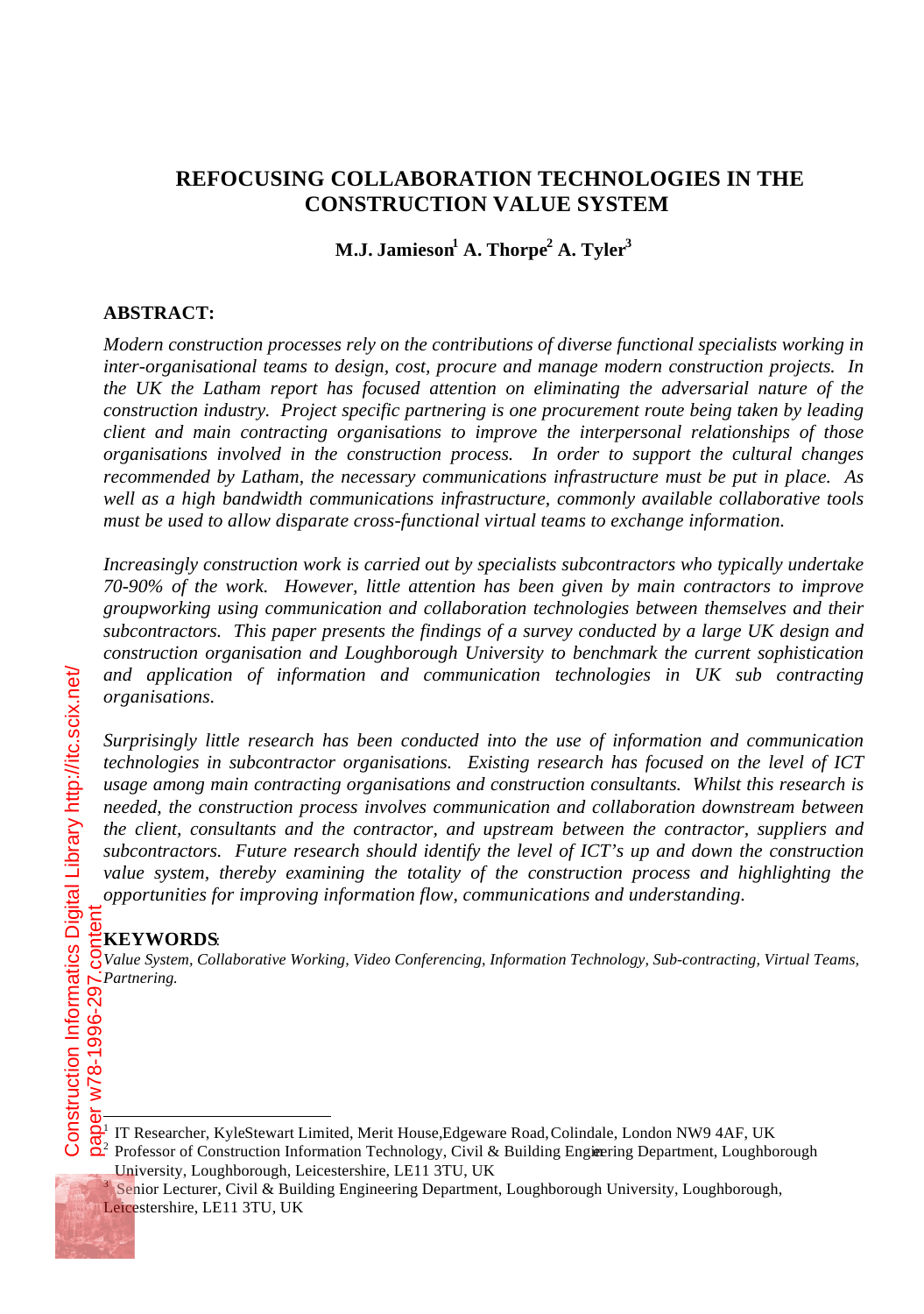#### **INTRODUCTION**

The construction process can be classified into eight core processes: Project Definition; Evaluation; Design Management; Cost Management; Project Execution; Procurement; Construction Management; and Facilities Management (Betts et al, 1995). These activities have historically been conducted by three separate organisations. The client would have an architect leading a consultant team in designing the building, the clients quantity surveyor would provide costings for the project, and the main contractor would construct the building with a limited number of subcontracting specialists, both product oriented and those that are systems oriented (atham, 1994).

# **UK ECONOMIC CLIMATE**

The UK economic recession has dramatically reduced the output of the UK construction industry. Studies indicate an annual output at £12 billion in 1996, which is a significant drop from a high in 1990 of £14.5 billion (Lynn, 1996). This has had the direct effect of increasing the competitive nature of the UK construction industry. Since 1989, there have been an estimated 500,000 job loses (Lynn, 1996; Latham, 1994). As this labour pool is essentially trained and skilled in some aspect of the construction process, many, having no alternative skills, have set up their own specialist subcontracting organisations. Despite a drop in construction related work available in the marketplace, there has been little change overall in the number of UK construction related workers, with organisations being displaced rather than disposed of. Indeed, statistics on the construction industry indicate that there are approximately 200,000 contracting organisations with 95,000 being private individuals, or one person firms (Latham, 1994).

#### **CHANGING CONSTRUCTION ROLES AND RELATIONSHIPS**

The contribution of specialist contractors to the total construction process can account for up to 90% by value of the work undertaken (BRT, 1988; Ndekurgi, 1988; Gray, 1989) due in part to the fact that buildings have grown in complexity, particularly in the areas of mechanical and electrical services (Ndekurgi, 1988). As the complexity of the projects has increased, so too has the complexity of the organisational relationships. The skills required to design, procure, install and commission and maintain advances in the increasingly sophisticated technology based products, systems and processes have changed. These skills are now to be found in subcontracting organisations. This has resulted in main contracting organisations increasingly focusing on the management of sub contracts (BRT, 1988).

This increase in complexity, the over supply of specialist firms, and the declining construction output has cultivated an adversarial atmosphere due to the effects of Dutch auctioning of tenders, unfair contracts, and paid when paid clauses. his final report of the Government/industry review of procurement and contractual arrangements in the UK construction industry, Latham gave consideration to real cost reductions of 30% together with closer collaboration through initiatives such as partnering to overcome the problems. There are many definitions of partnering with Infante (1995) suggesting that partnering is a relationship which occurs at a particular time to meet the needs of all parties concerned.

Matthews et al (1996) suggest that partnering can be defined as an activity or verb such as agreeing goals or developing a mission statement. Alternatively partnering can be defined by its attributes of trust, shared vision and long term commitments. (Matthews, 1996; Crowley, 1996). The principles of partnering, where a team is composed of multi-organisational individuals, is linked closely with the concepts of Porters value system (Porter, 1985).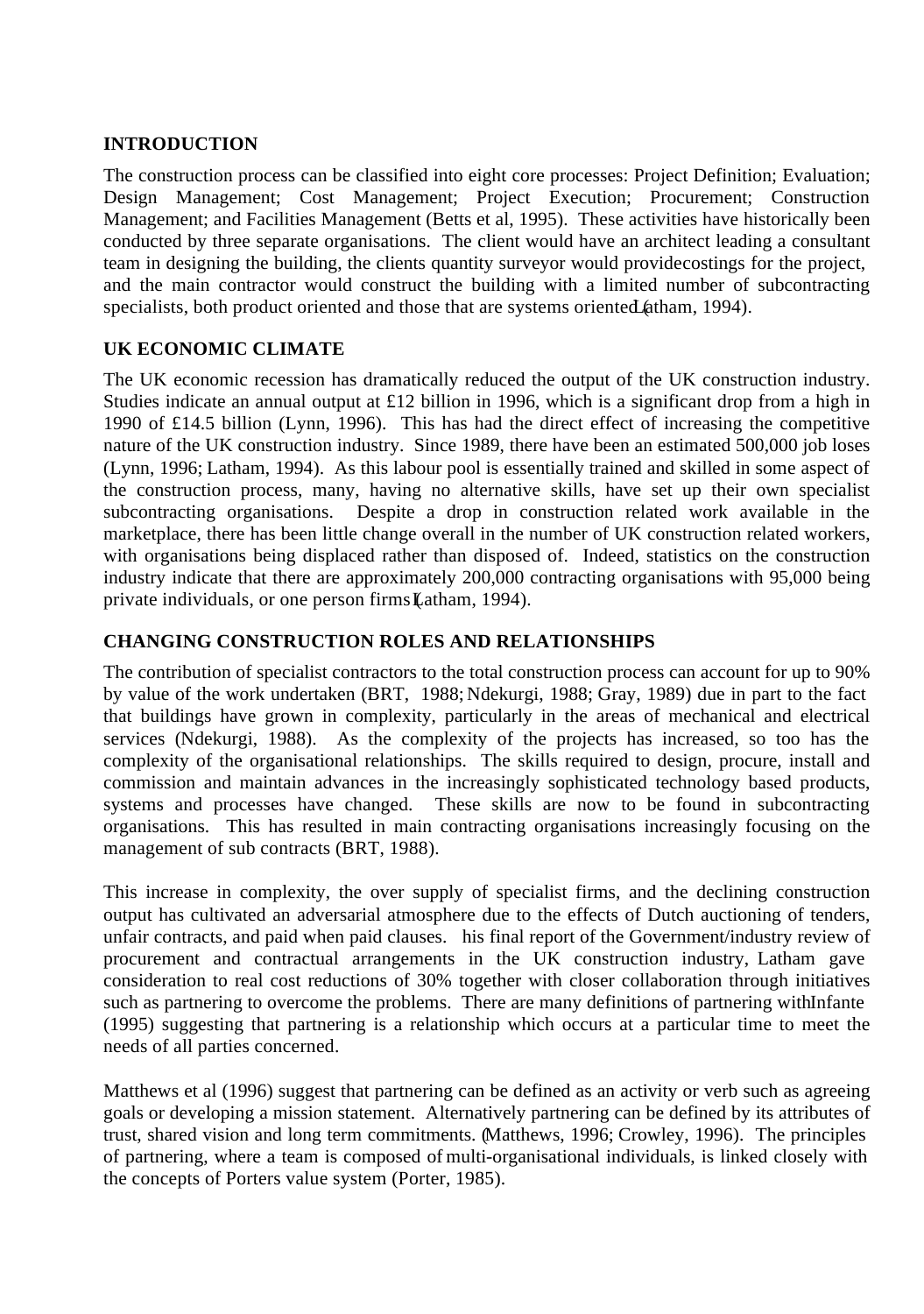# **THE CONSTRUCTION VALUE SYSTEM**

According to Porter and Millar, a firm can be divided into activities that make up the firms value chain. The value accrued by these activities such as inbound logistics, operations, marketing and sales and service, can be measured by how much the client or customer is willing to pay for the product or service. Porter states that in order to create competitive advantage over its rivals, a company must either be the cost leader, or must have a different product or service offering (Porter. 1985). The changes to the construction environment are such that there is now a greater dependence by main contractors on their suppliers and subcontractors. In light of the increasing amount of work being performed by specialist firms, main contractors should focus their efforts on optimising the strengths of their upstream specialists. A typical construction project today is composed of firms along the value system as shown in figure 1, i.e., the individual value chains of the suppliers, subcontractors, consultants, the main contractor and the client. The benefits of this value system approach can be significant as the pooling of the specialist resources (the subcontractors design expertise with the main contractors management experience) can generate a synergy that can lead to the growth of the individual companies, and importantly provide the client with improved levels of service and product or building delivery. Stiles suggests that increased competitive power brought about by optimising the skill sets of the multi-organisational teams can enable firms to leapfrog jointly over larger competitors (Stiles, 1995).



# Construction Firm Value Chain

*Figure 1 : Construction Project Value System. (Amended from Porter and Millar, 1985)*

The value system as applied to specific projects can provide the client with an approach greater than the sum of its constituent parts. Mitchell and Singh (Mitchell, 1996) in their empirical study of the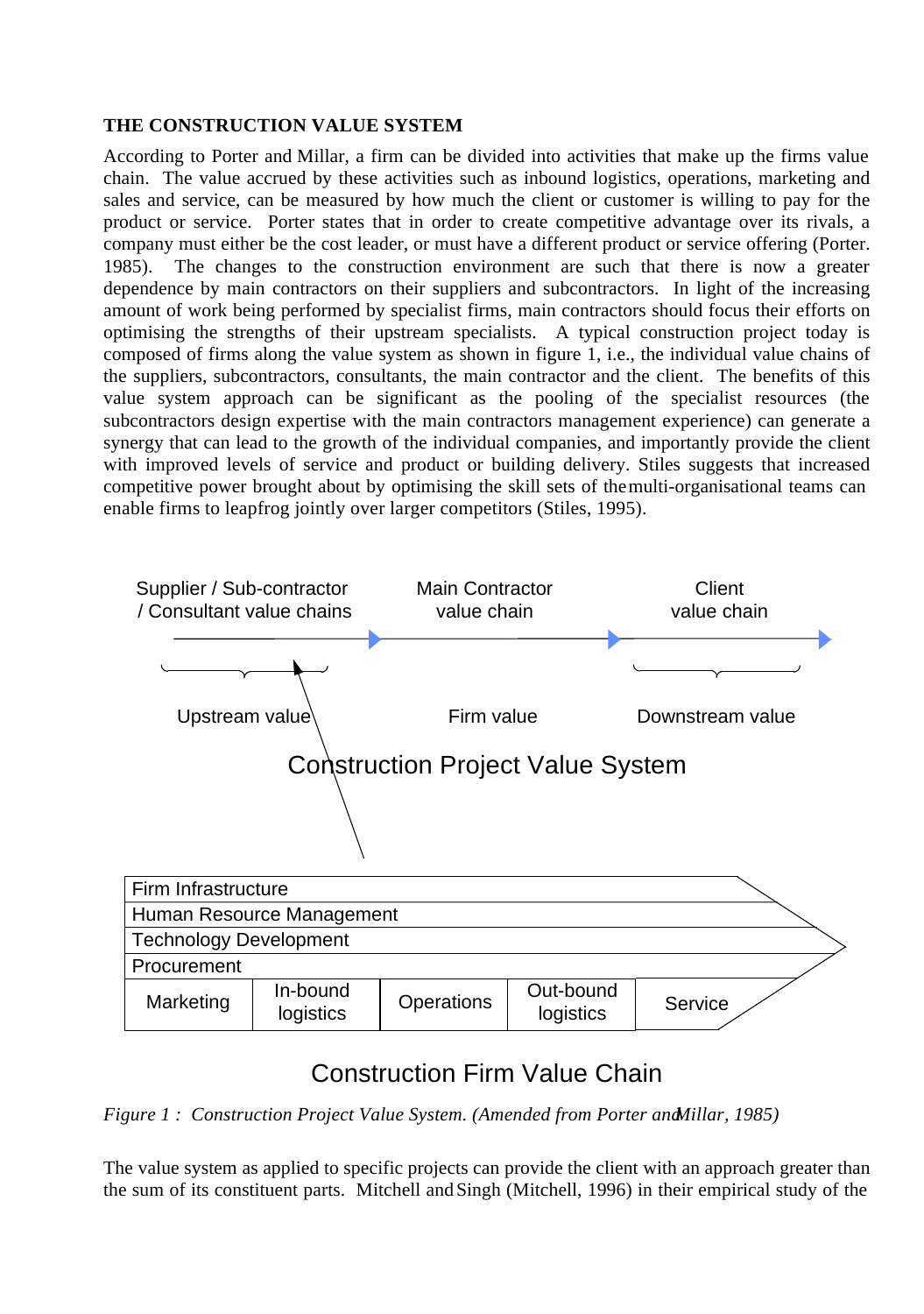survival of collaborating businesses provide evidence to support the notion of inter-organisational collaboration. Their study points out that despite limitations, collaboration usually appears to be superior to independent approaches. Their study focuses on the commercialisation of complex goods. We argue that a construction project can be viewed as "complex goods" with numerous components from a plethora of organisations, design input from many disparate organisations, oneoff developments, and several other complex factors.

# **COMMUNICATION & COLLABORATION TECHNOLOGIES**

Information and communication technologies can support construction and in particular the partnering approach by enabling disparate multi-organisational teams distributed up and down the value system to work in an atmosphere of closer co-operation, despite the normal barriers to effective communication imposed by geographical location. Recent research has highlighted a symbiotic relationship between information exchange and partnering, with ICTs providing the catalyst for a change in attitude towards the adoption of communication and collaborative technologies (Baldwin et al. 1996).

This paper presents the findings of recent research undertaken by a leading UK design and construction organisation and Loughborough University. The overall aim of the research was to develop a greater understanding of the adversarial nature prevalent in the UK construction industry and to optimise the expertise of specialists in the future. This was achieved by taking a co-ordinated dual aspect approach to the subject. One stream of the research focused on the relationship and contractual issues, the other on communication and collaboration issues with an emphasis on the enabling power of information and communication technologies  $CTS$ ).

#### **Project Focused Teams**

The classic view of an organisations is one structured around a series of hierarchical tiers in order to provide a planning and control mechanism from supervisors over sub-ordinates. This type of command and control structure is being replace by structures that encourage communication and coordination (Reich, 1987). The change in the nature of construction related activities has give rise to the removal of internal barriers and organisational layers (Humble et al, 1994) an increase in project specific teams comprising various professionals with their own functional disciplines working towards the common goals of completing a project. These functional teams often comprise professionals from other organisations upstream of the main contracting organisation (subcontractors) and downstream (clients consultants) thereby linking the whole construction value system together. Construction projects will increasingly rely on three closely related elements to provide these virtual teams with the necessary infrastructure, interface and business tools with which to communicate and collaborate among one and other. The survey findings as to the current and potential use those three interlinked concepts is described below.

#### **METHODOLOGY**

In order to encourage collaboration using the enabling power of information and communication technologies with suppliers and subcontractors, a scoping exercise was conducted. From the information provided by interviews conducted into main contractor/subcontractor relationships by Matthews and Tyler (Matthews, 1996) a target sample was established. This sample consisted of those suppliers and subcontractors who had some form of computing use. Interviews were conducted using semi-structured questionnaires to enable certain questions to be analysed statistically providing empirical data, while other questions encouraged the free expression of those interviewed adding to the richness of the data collected. The semi-open questions probed the softer, sometimes subjective management issues that faced the interviewee. Thirty five organisations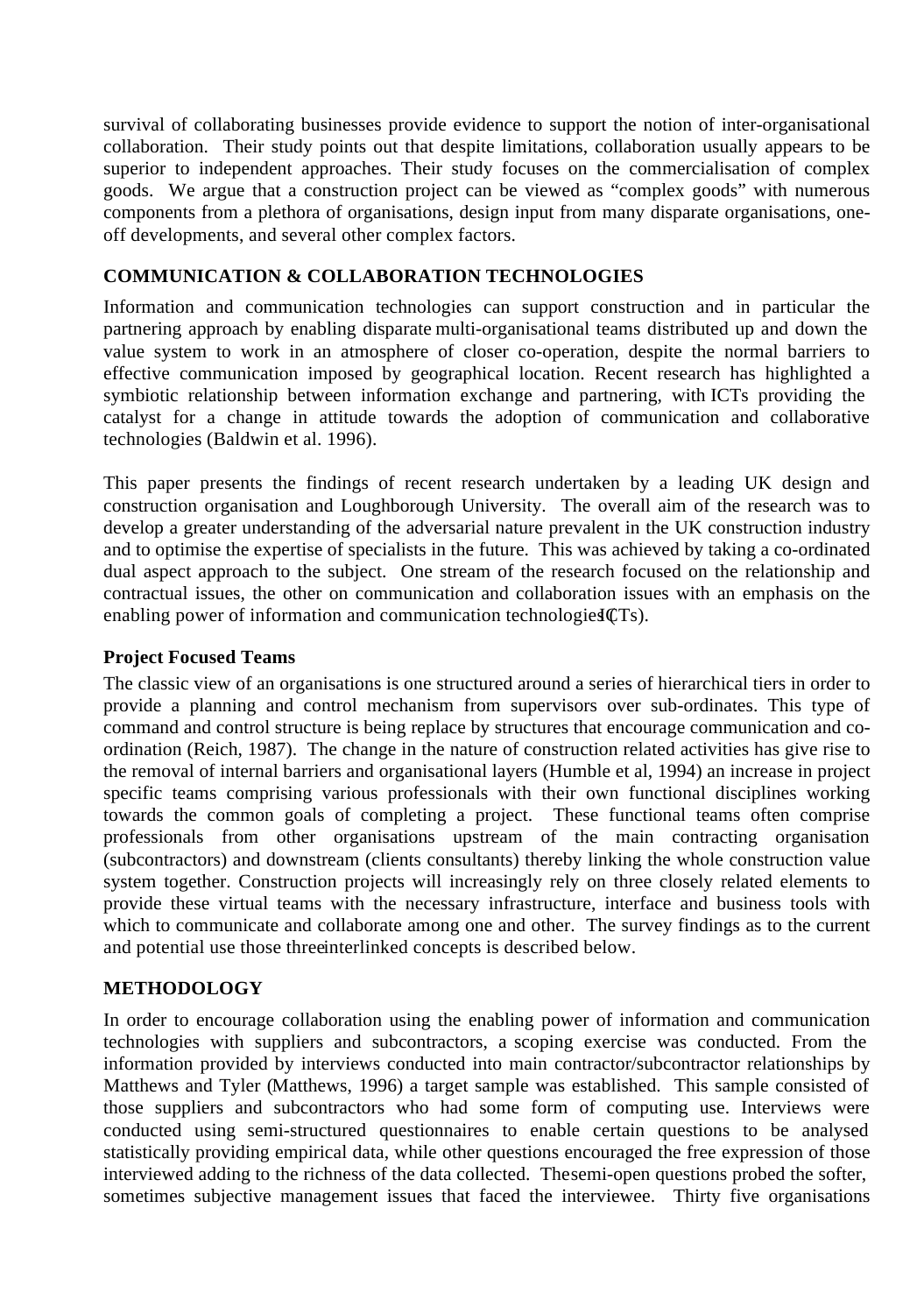contributed to the research. The organisations comprised 15 specialist building trade subcontractors, 13 mechanical and electrical subcontractors, and 7 material suppliers. The 15 specialist building trade subcontractors chosen covered trades such as steel erection and fabrication, scaffolding, suspended ceilings, raised flooring, curtain walling, and reflected those specialists with some design input to the overall construction process.

## **THE VIRTUAL ENTERPRISE**

The value system poses potential problems to the organisations involved. Many members of the value system will be found in various geographical locations, and unless the key players set up a project specific office to co-ordinate the project, communication and collaboration must be achieved through other means. Information & communication technologies can address the geographic barriers but may alter the sense of what it feels like to be with an organisation (Sheehy, 1996). Other problems centre on the inter-operability of the information held in different organisations. In virtual teams, there can be barriers to effective communication such as insufficient security controls, differing operating practises of individual firms, the inability of application systems to exchange data meaningfully and semantic interoperability (Hardwick et al. 1996). The social and technical interaction of the team players must be pulled together in a cohesive manner. This formal and informal networking of individuals and organisations must be layered on a physical communications network.

# **NETWORK AND DIGITAL COMMUNICATIONS INFRASTRUCTURE**

In addressing the need to have systems interoperability across such a network, the survey provided details of the commonly used business systems software, the information exchange mechanism and the application of communication and collaborative technologies.

#### **Software Used**

A series of questions on the type of spreadsheet, word processor, relational database and presentation package use showed that products by Microsoft dominate with spreadsheets (MS Excel: 50%, Lotus 1-2-3 :21%), word processor (MS Word: 50%, WordPerfect 5.1 for DOS :23%), relational database (MS Access :53%, Approach :18%). In the area of computer aided design, AutoCAD was the most commonly used with 69% from a sample of 29 of the 35 organisations. A variety of other software packages accounted for 17%, while Sonata, MicroStation and IBM Catia each had a 3% share. The question on project planning software yielded interesting results with Powerproject by Asta Development having a 56% share from a sample of 18 of the 35 organisations interviewed. This product is 36% ahead of its nearest rival Microsoft Project. These figures correspond to research by Bordoli who saw Powerproject take a 52% share of the total construction market (Bordoli, 1994). These figures suggest that there is indeed a certain amount of commonality in the choice and application of software packages.

#### **Exchange Mechanisms**

When examining the information exchange mechanism between organisations, the subcontractors interviewed provided data to support the premise that inter-organisational communication is not being undertaken effectively. Table 1 presents the results which show that the most common exchange mechanism was the exchange of electronic information contained on a floppy disk. The results of the survey showed that only 23% of those interviewed currently had ISDN in place.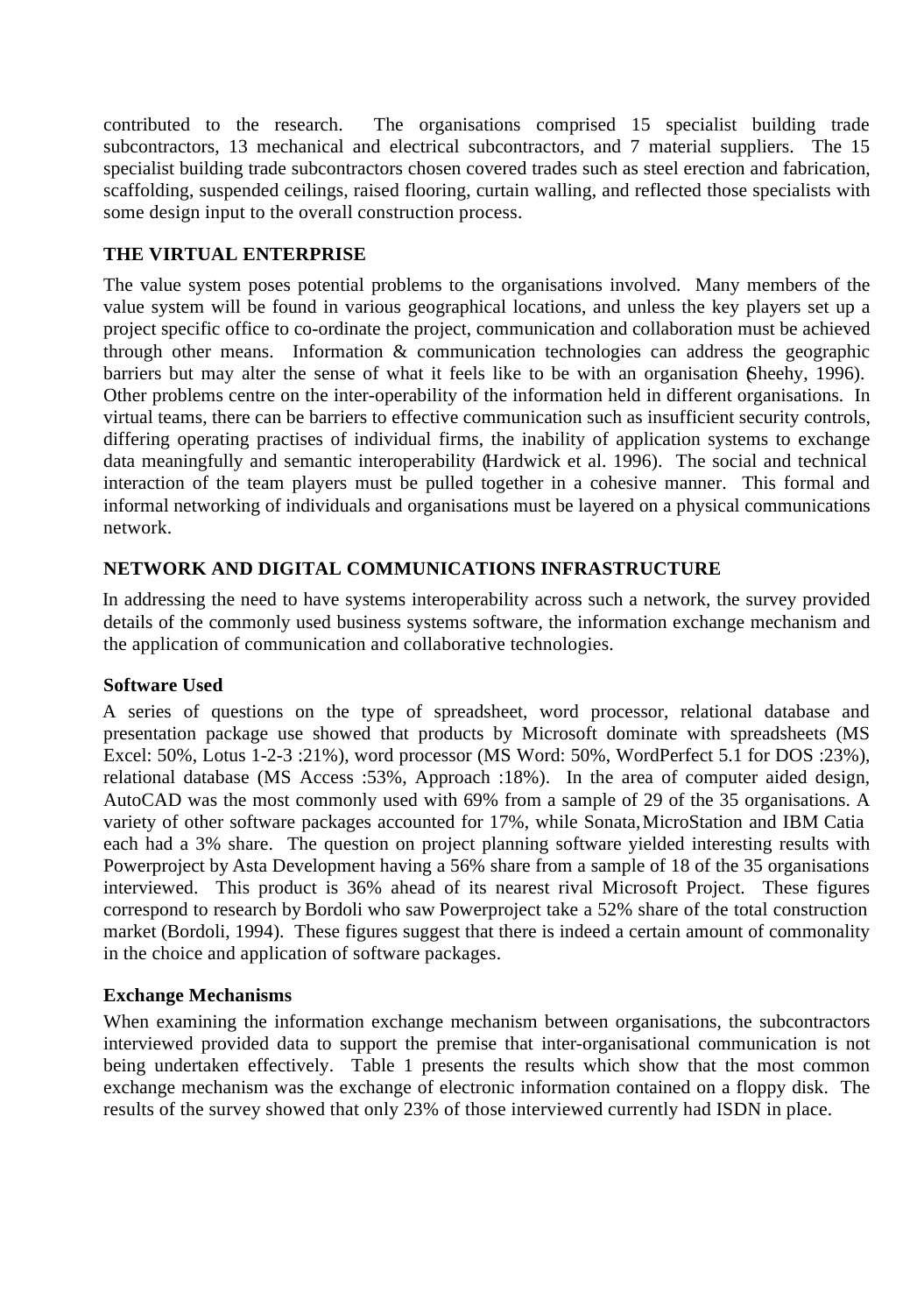| <b>Descriptions</b>                       | <b>Build</b> | M&E            | Supp | Total  |        |
|-------------------------------------------|--------------|----------------|------|--------|--------|
| <b>Computer Disks</b>                     | 30           | 59             | 16   | 105    | 50.24% |
| Modem                                     | 21           | 27             |      | 54     | 25.84% |
| Inegrated Services Digital Network (ISDN) |              | 16             |      | 33     | 15.79% |
| Value Added Network (VAN)                 |              |                |      | 12     | 5.74%  |
| Digital Audio Tape (DAT)                  |              |                |      |        | 2.39%  |
| Asynchronous Transfer Mode (ATM)          |              |                |      |        | 0.00%  |
|                                           |              | Ranking scores |      | 209    |        |
|                                           |              |                |      | Sample | 35     |

*Table 1 : Information Exchange Mechanisms in UK Subcontracting Organisations*

# **Networking / Communication Software**

Questions were asked to determine the penetration of network technologies into subcontracting and supplier organisations. The results of the survey showed that 60% of those interviewed had some form of communication network, the most common being Novel Netware for local area networks. This contrasts with results of a survey undertaken by O'Brien which reported 42% using some form of LAN infrastructure, mainly between PC's (O'Brien & Al-Soufi, 1994). The adoption of electronic mail systems is low with only 6 of the 35 organisations using a mail client running on these LANs (some 17%). This is lower than the projected figures by management consultants KPMG in their series of IT surveys on leading construction related firms which forecast a usage of 41% by the end of 1995 (KPMG Peat Marwick, 1987, 1990, 1993). Similar research into data communications in the UK construction industry by O'Brien and Al-Soufi showed 16% of respondents having an e-mail facility, and only 3% with links outwith their own organisation (O'Brien and Al-Soufi, 1993). The lack of information regarding the type of electronic mail client used is a further reflection of the underlying trend, that usage of communication tools is lower in subcontracting organisations than with leading contractors and consultants. What is significant is not the empirical data collected by the KPMG and O'Brien surveys, but that these surveys focus on construction related firms 'across the board', not necessarily solely on subcontracting organisations.

# **COLLABORATIVE COMPUTING**

The project organisation should allow people working on a set of related topics to better co-ordinate their efforts (Hauptman & Allen, 1987). Working towards common goals using the computer as a communication tool has been called many things such as computer mediated working, computer supported collaborative working and now more recently groupworking, using collaborative data exchange tools. The term Computer Supported Collaborative Working was not widely recognised by those interviewed with only 34% having heard of the term. Interestingly, when provided with certain options, all of those interviewed used basic CSCW techniques such as sharing files (45%) and sharing databases (50%). One organisation used redlining software to allow drawings held in a main contractors database to be annotated. None of the organisations surveyed used screen sharing technologies.

#### **Videoconferencing**

Desktop video conferencing (DVC) allows face to face communication between geographically dispersed individuals or teams using the PC as the interface and broadband ISDN as the communications channel. ISDN is currently the most commonly available broadband communication channel, which uses pairs of64Kbits/sec channels up to a maximum of 32 pairs. A typical desktop videoconferencing system will use a pair of 64Kb channels totalling 128Kbits/sec which is approximately four and a half times faster than a V.34 modem. The survey produced data on the perceived benefits of using video conferencing between organisations. Table 2 highlights the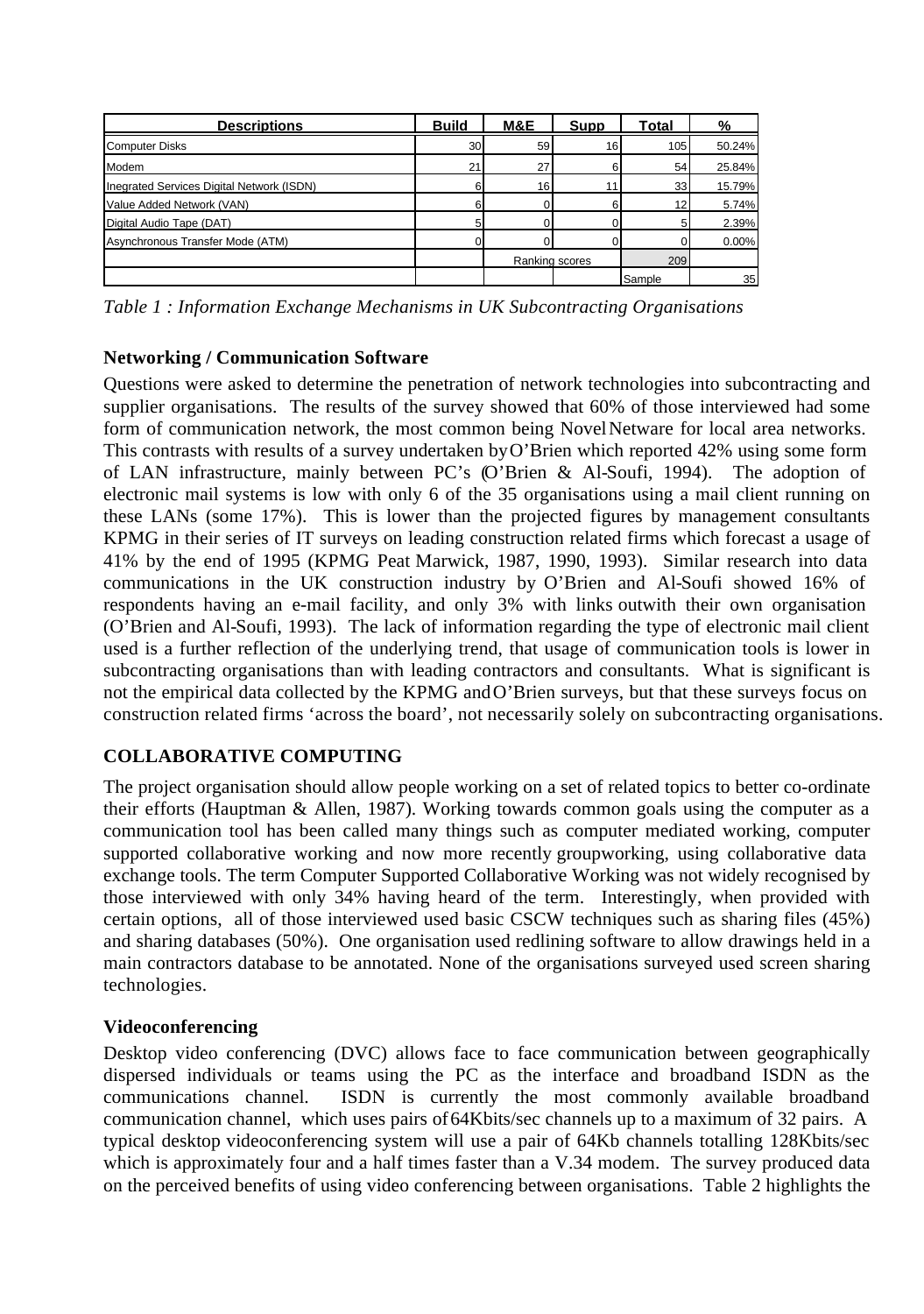perception that the tangible benefits will be in the reduction of travelling, whereas the second most popular option of collaborative working, provided evidence to suggest that the sometimes intangible benefits of closer co-operation will be a major benefit.

| <b>Descriptions</b>                 | <b>Building</b> | M&E | <b>Suppliers</b> | Total            | %      |
|-------------------------------------|-----------------|-----|------------------|------------------|--------|
| <b>Reduced Travelling</b>           | 118             | 107 | 58               | 283              | 14.66% |
| <b>Collaborative Working</b>        | 118             | 94  | 58               | 270              | 13.98% |
| Richer Information to Aid Decisions | 117             | 100 | 49               | 266              | 13.78% |
| <b>Project Information Quicker</b>  | 115             | 94  | 40               | 249              | 12.89% |
| Improved Communication              | 88              | 82  | 50               | 220              | 11.39% |
| <b>Closer Relationships</b>         | 81              | 90  | 46               | 217              | 11.24% |
| Identify Problems in Real Time      | 75              | 61  | 27               | 163 <sub>1</sub> | 8.44%  |
| Improved Information Flow           | 66              | 48  | 27               | 141              | 7.30%  |
| <b>Greater Management Control</b>   | 38              | 26  | 14               | 78               | 4.04%  |
| No Benefit                          | 15 <sub>1</sub> | 13  | 16               | 44               | 2.28%  |
|                                     |                 |     |                  | 1931             |        |
|                                     |                 |     |                  | Sample           | 35     |

*Table 2 : Perceived Benefits of Desktop Videoconferencing*

Interestingly, the scores achieved between the 10 options showed relatively small increments between responses for the top 6 ranking options. In discussions with the interviewees, many pointed out the relationship of one option to another. This information was collated and a block diagram was formulated to represent the relationships. Figure 2 highlights the observation that it is DVC's synchronous nature (live/real time), as opposed to asynchronous (store and forward) which is at the heart of the interlinked relationships. The real time aspects improves the speed of the knowledge transferred which is closely related to improved information flow between the organisations. Having visual information provides richer information due to the expression of body language in the communication process. It can be argued that richer communications co-exits with collaborative working and ultimately, closer relationships through social interaction, albeit remotely.



Figure 2 highlights three common themes of speed, time, and relationships. Information and communication technologies will have more than one impact in terms of value to the business according to Hammer and Mangurian who suggest the introduction of communications-intensive information systems (CIIS) will compress time, overcoming geographical restrictions and will result in a restructuring of business relationships. This is called the Impact Value Framework. (Hammer & Mangurian, 1987).

*Figure 2 : Relationships Between Benefits of Using DesktopVideoconferencing* 

Although no organisation surveyed was using desktop video conferencing (DVC) systems, a question was asked to ascertain the potential implementation of such systems. 31% stated that they would consider installing a DVC system in the next five years, but at present there were other restrictions. Table 3 highlights the belief that there is a lack of published information regarding the application of DVC in the construction industry, either academic papers or through the media. Cost was an important factor, but many felt that if DVC became a prerequisite for working with major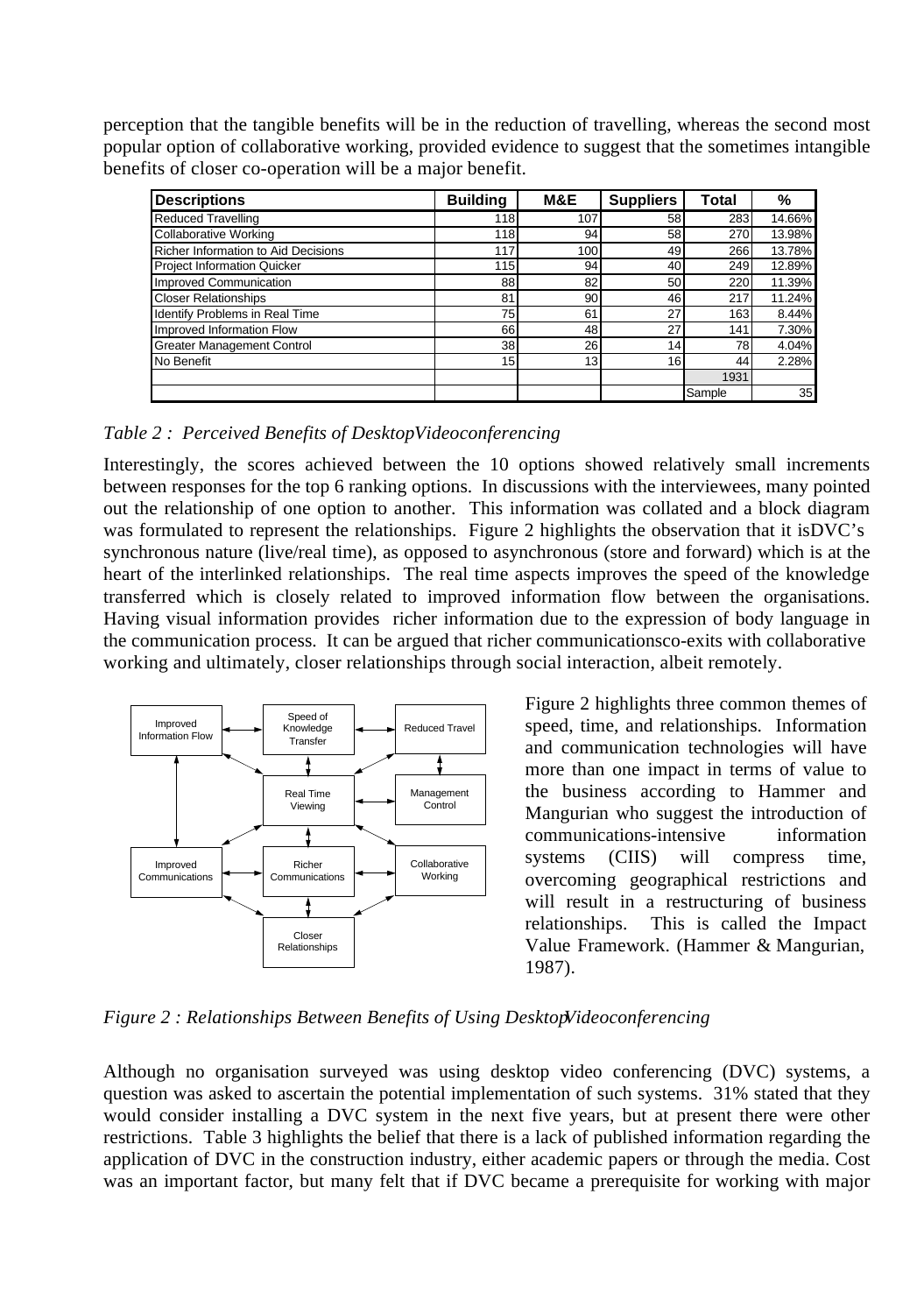industry players, then they would adopt the use of such systems. It was noted that until many large organisations invested in the equipment themselves, a critical mass of users would not be achieved.

| <b>Descriptions</b>          | <b>Build</b>    | M&E | Supp           | <b>Total</b> | %      |
|------------------------------|-----------------|-----|----------------|--------------|--------|
| Lack of Published Benefits   | 105             | 102 | 54             | 261          | 16.56% |
| <b>Capital Cost</b>          | 107             | 97  | 44             | 248          | 15.74% |
| <b>Critical Mass</b>         | 102             | 89  | 46             | 237          | 15.04% |
| Immature Technology          | 83              | 83  | 45             | 211          | 13.39% |
| <b>Other Priorities</b>      | 86              | 69  | 36             | 191          | 12.12% |
| Walking before Running       | 70              | 48  | 39             | 157          | 9.96%  |
| <b>Project Scope</b>         | 77              | 53  | 25             | 155          | 9.84%  |
| <b>Conflicting Standards</b> | 30              | 31  | 14             | 75           | 4.76%  |
| <b>Privacy Aspects</b>       | 15 <sub>l</sub> | 13  | 13             | 41           | 2.60%  |
|                              |                 |     | Ranking scores |              | 1576   |
|                              |                 |     |                | Sample       | 35     |

*Table 3: Restrictions to Implementing DesktopVideoconferencing in UK Subcontracting Organisations*



When asked which parties on a construction project would use DVC, various scenarios were presented. Some organisations suggested that they would use the technology internally to bring remote offices together, others focused on the relationships between specific parties on a construction project. These replies were grouped under broad headings, and a diagram was drawn to represent the potential users of video conferencing equipment. Figure 3 highlights these potential users of desktop video conferencing systems.

*Figure 3 : Perceived Users of Desktop Video Conferencing Systems*

#### **CONCLUSION**

The construction industry is experiencing major forces for change from many sources. Amongst these are pressure from clients for real cost reductions whilst maintaining service and quality; structural and organisational changes brought about by the rise of the specialist sub-contractor and the realignment of main contractor functions; the experiences from other industries and initiatives (such as CRINE in the process engineering industries); and new ways of working such as alliances and partnering. Overlaying all these forces is the growing availability and capabilities ICTs.

From the findings of this survey it is clear that the specialist contractors are not currently using, or being encouraged to use, emerging collaborative technologies. These technologies will become increasingly important to enable multi-organisational virtual teams to collaborate effectively in achieving the needs of ever more demanding clients.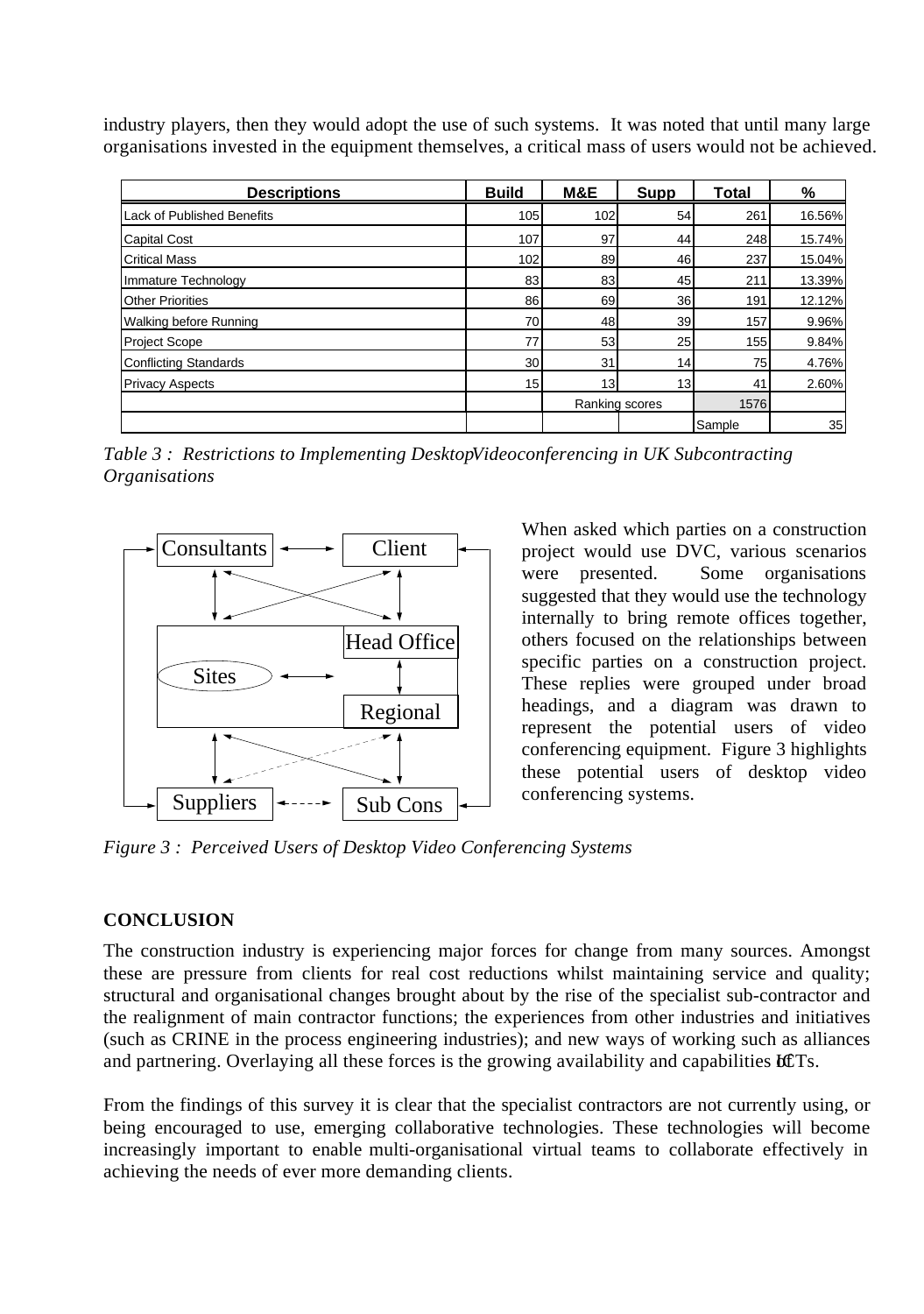The use of collaborative technologies will be fostered and promoted through the use of partnering or alliancing-type arrangements where information is more freely shared than in traditional contracts. However, this improved collaboration must permeate the whole construction value system if its full benefits are to be realised.

## **REFERENCES**

Baldwin A.N., Thorpe A., and Carter. C., (1996), 'The Construction Alliance and Electronic Information Exchange: A Symbiotic Relationship', Paper to be presented at CIB-65, Strathclyde University, Glasgow, UK.

Betts M., Clark A., Grilo A., and Miozzo M., (1995) 'A Process-Based Study of an IT Research Work Plan', Construct IT Centre of Excellence Occasional Paper, Salford, UK.

Bordoli D.W., (1994), 'The simulation of project delays using network techniques', MSc report, Loughborough University of Technology, Loughborough, UK.

BRT, (1988), 'Future Role of Construction Specialists', The Business Round Table, London, UK.

Crowley L.G., and Karim M.A., (1995), 'Conceptual Model of Partnering', Journal of Management in Engineering, Vol. 11, No. 5, Sept/Oct. Pp 1-3.

Gray C., and Flannigan R., (1988), 'The Changing Role of Specialist and Trade Subcontractors', The Chartered Institute of Building, Technical Information ServiceEnglemere, UK.

Hammer M., and Mangurian G.E., (1987), 'The Changing Value of Communications Technology', Sloan Management Review, Winter.

Hardwick M., Spooner D.L., Rando and Morris K.C., (1996), 'Sharing Manufacturing Information in Virtual Enterprises', Communications of the ACM, Vol. 39, No. 2, February, pp 46-54.

Hauptman, O, and Allen, TJ, (1987) 'The influence of Communication Technologies on Organisational Structure : a Conceptual Model for Future Research', Working Paper, Alfred P. Sloan School of Management, Cambridge, Massachusetts

Humble J., Jackson D., and Thomson A., (1994), 'The Strategic Power of Corporate Values', Long Range Planning, Vol. 27, No 6 pp. 28-42.

Infante J., (1995), 'The Relative Merits of Term Partnering and Project Specific Partnering', Construction Productivity Workshop Report 18: Project Specific Partnering, Can The Benefits Be Realised, European Construction Institute, November, pp 4-6.

KPMG, (1987), 'Building on IT: A Survey of Information Technology Trends and Needs in the Construction Industry', Construction Industry Computing Association and KPMG Peat Marwick McLintock Management Consultants, London, UK.

KPMG, (1990), 'Building on IT for the 90s: A survey of Information Technology Trends and Needs in the Construction Industry', Construction Industry Computing Association and KPMG Peat Marwick McLintock Management Consultants, London, UK.